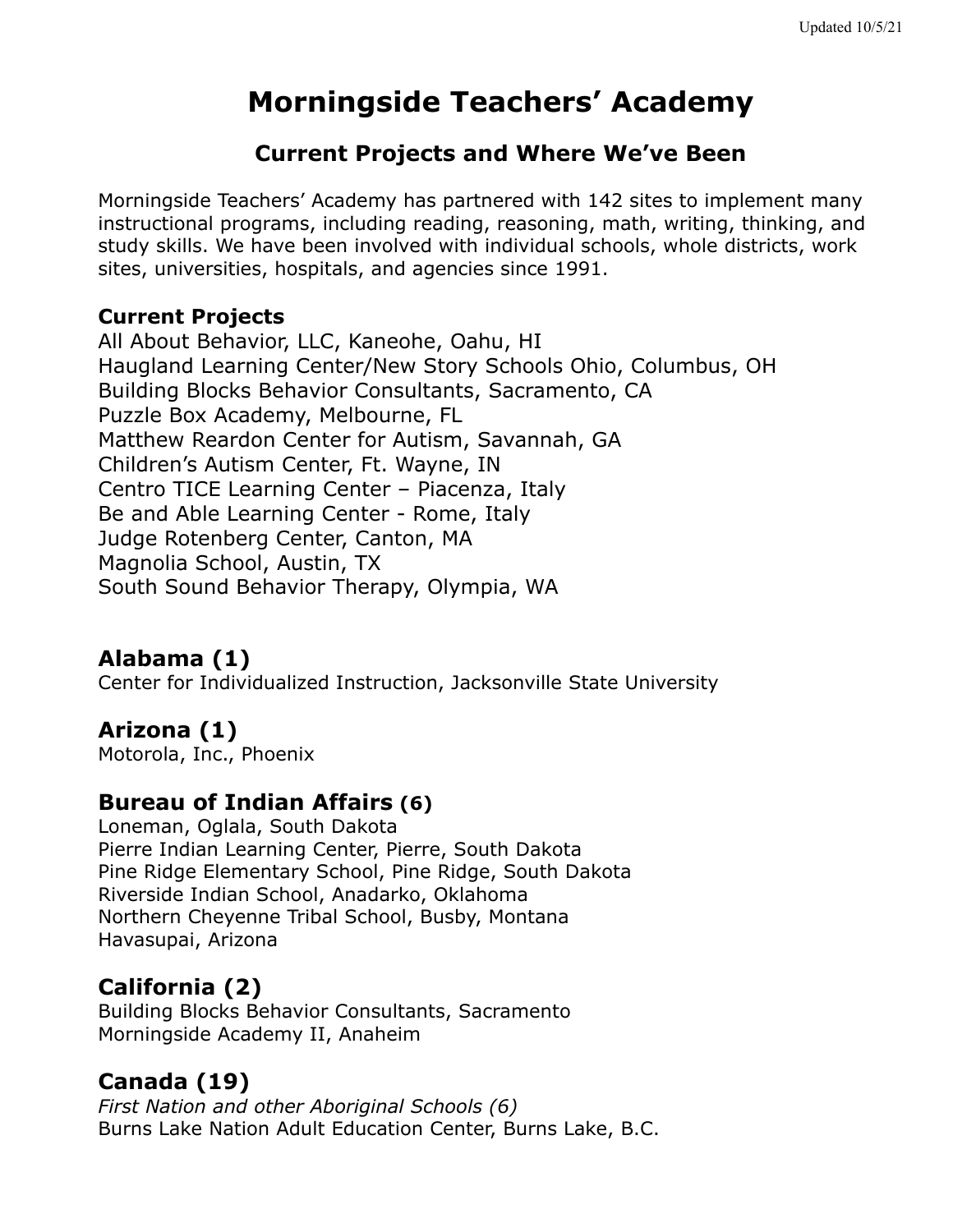Chemainus Native College: Shi"ate Lelun Secondary School, Ladysmith, B.C. Sechelt Nation School, Vancouver Island, B.C. Selkirk Nation, Pelly Crossing, Yukon Territory Tache Nation Adult Learning Center, Fort St. James, B.C. Takla Nation School, Takla, B.C.

*Nechako Lakes School District, North Central B.C. (13)* Babine Elementary and Secondary School, Granisle David Hoy Elementary School, Fort St. James Eugene Joseph Elementary School, Fort St. James Evelyn Dickson Elementary School, Vanderhoof Fort Fraser Elementary School, Fort Fraser Fraser Lake Elementary and Secondary School, Fraser Lake Grassy Plains Elementary and Jr. Secondary School, Burns Lake Mapes Elementary School, Vanderhoof Mill River Elementary and Secondary School, Fort St. James Mouse Mountain Primary School, Fraser Lake Sinkut View Elementary and Secondary School, Vanderhoof W. L. McLeod Elementary School, Vanderhoof William Konkin Elementary School, Burns Lake

## **Florida (3)**

Dominguez and Associates, Coral Springs Puzzle Box Academy, Melbourne Unlocking Potential, Pensacola

## **Georgia (5)**

*DeKalb County School System, Decatur (3)* Chapel Hill Middle School McNair Middle School Knight Elementary School, Lilburn Department of Corrections, Georgia Women's Prisons Matthew Reardon Center for Autism, Savannah

## **Hawaii (7)**

All About Behavior, LLC, Kaneohe, Oahu Hawaii State Hospital, Kaneohe, Oahu Ka'apa Middle School, Kauai Ma'ili Elmentary, Wai'anae, Oahu Nanakuli Elementary, Wai'anae, Oahu Nanaikapono Elementary, Wai'anae, Oahu Wai'anae Elementary, Wai'anae, Oahu

## **Illinois (32)**

*Chicago Public Schools, Chicago: (25)* Abbott Elementary School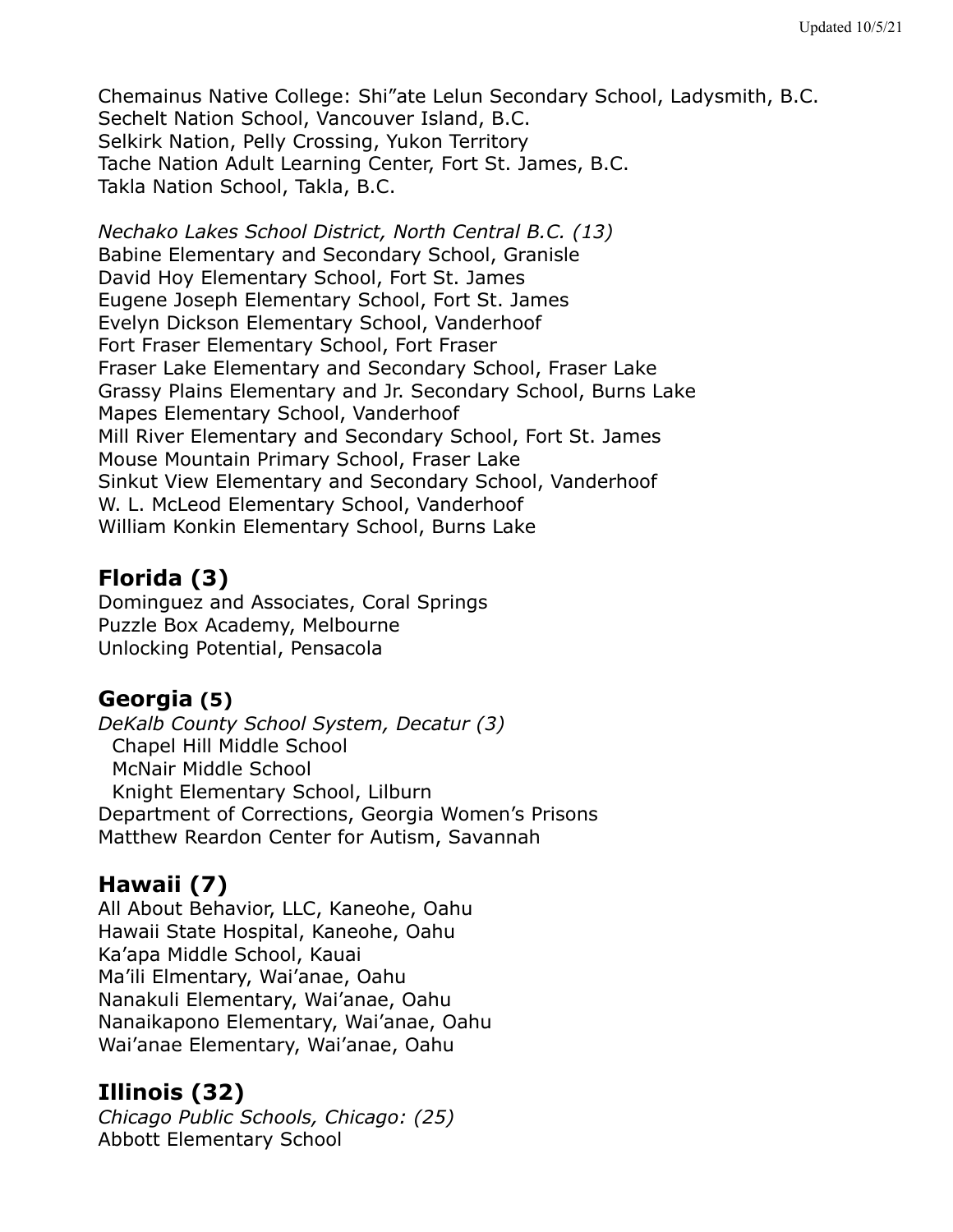Bontemps Elementary School Brown Elementary School Carter Woodson North Elementary School Doolittle East Duke Ellington Elementary School Gershwin Academy Hearst Elementary School Herzl Elementary School Johnson Elementary School Joplin Elementary School Kanoon Elementary School Lathrop Elementary School Laura Ward Elementary School Manley High School McKay Elementary School Munoz Marin Primary School Near North High School Overton Elementary School Parkman Elementary School Riis Elementary School Smyth Elementary School Terrell Elementary School Tonti Elementary School Woods Academy

*Chicago City Colleges - preparation programs (3)* Harold Washington College Kennedy King College Malcolm X College

#### *Other Agencies in Illinois (4)*

Illinois Institute of Technology - preparation program NCAA National Youth Sports Program - summer school reading Skill Sprout, Bloomington Precision Learning Center, Rockford

## **Indiana (3)**

Behavior and Learning Solutions, Merrillville Behavior Analysis Center for Autism, Indianapolis Children's Autism Center, Ft. Wayne

## **Italy (2)**

Centro TICE Learning Center – Piacenza, Italy Be and Able Learning Center - Rome, Italy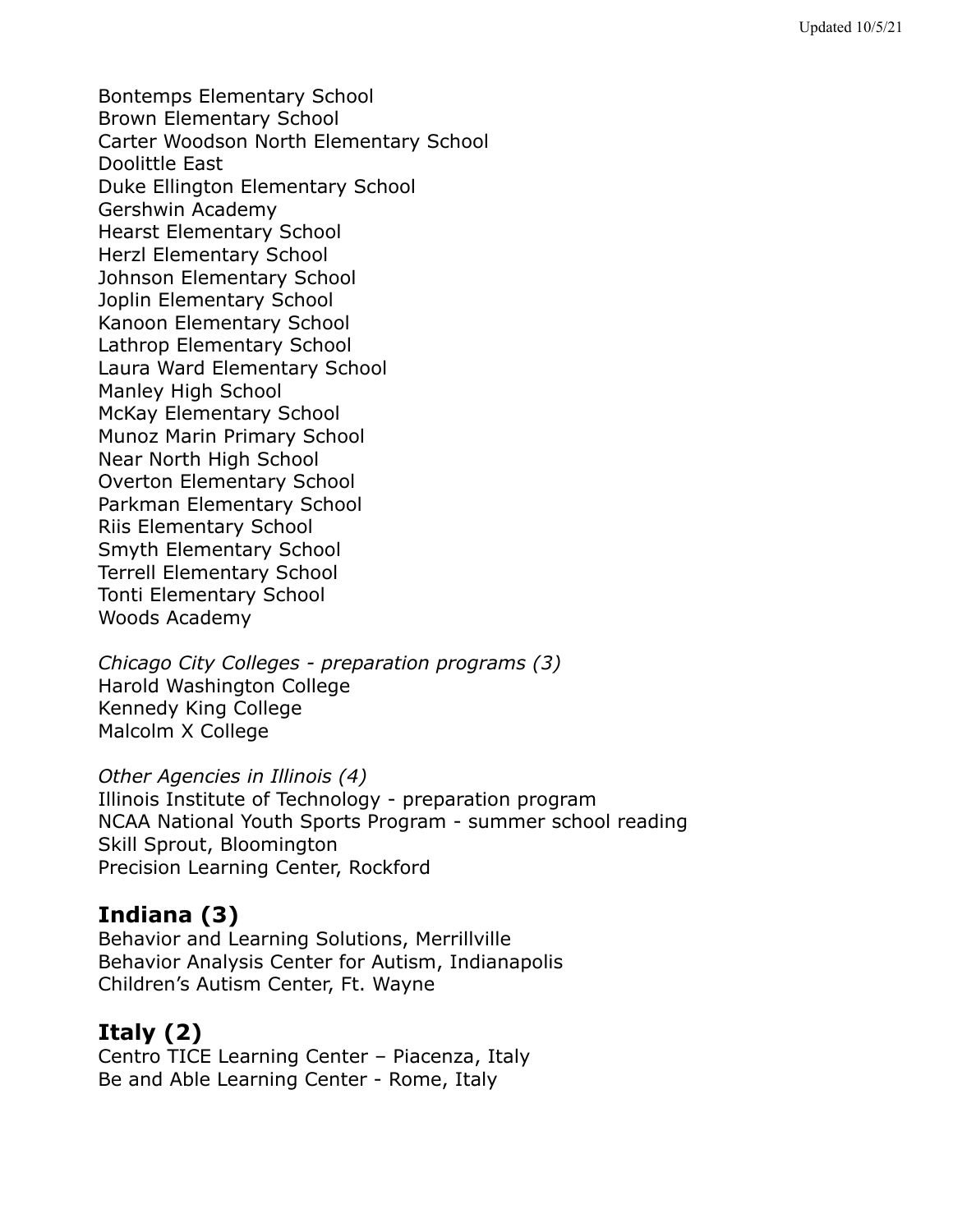## **Louisiana (2)**

*In conjunction with University of New Orleans, New Orleans, Louisiana:* Jefferson Parish Schools Recovery School District, New Orleans

## **Massachussetts (1)**

Judge Rotenberg Center, Canton, MA

## **Michigan (2)**

Western Michigan University, Kalamazoo: test preparation fluency program, Department of Psychology

## **New Jersey (1)**

Yale School, Cherry Hill

## **North Carolina (1)**

Rocky Mount Preparatory Academy, Rocky Mount

## **Ohio (2)**

Haugland Learning Center/New Story Schools Ohio, Columbus Ohio Center for Autism & Low Incidence, Columbus

## **Pennsylvania (10)**

*Penn Manor School District, Lancaster (4)* Conestoga Elementary School Hambright Elementary School Martic Elementary School Pequea Elementary School

*Victory Schools, Philadelphia (5)* Richard R. Wright Elementary Bethune Elementary Fitzsimons High School Pratt Elementary Pepper Middle School

*Other Agencies (1)* PLEA, Parents League for Emotional Adjustment, Pittsburgh

#### **Texas (3)**

Harvest Christian Academy,Watagua Magnolia School, Austin University of North Texas, Foundation Skills Improvement Program, Denton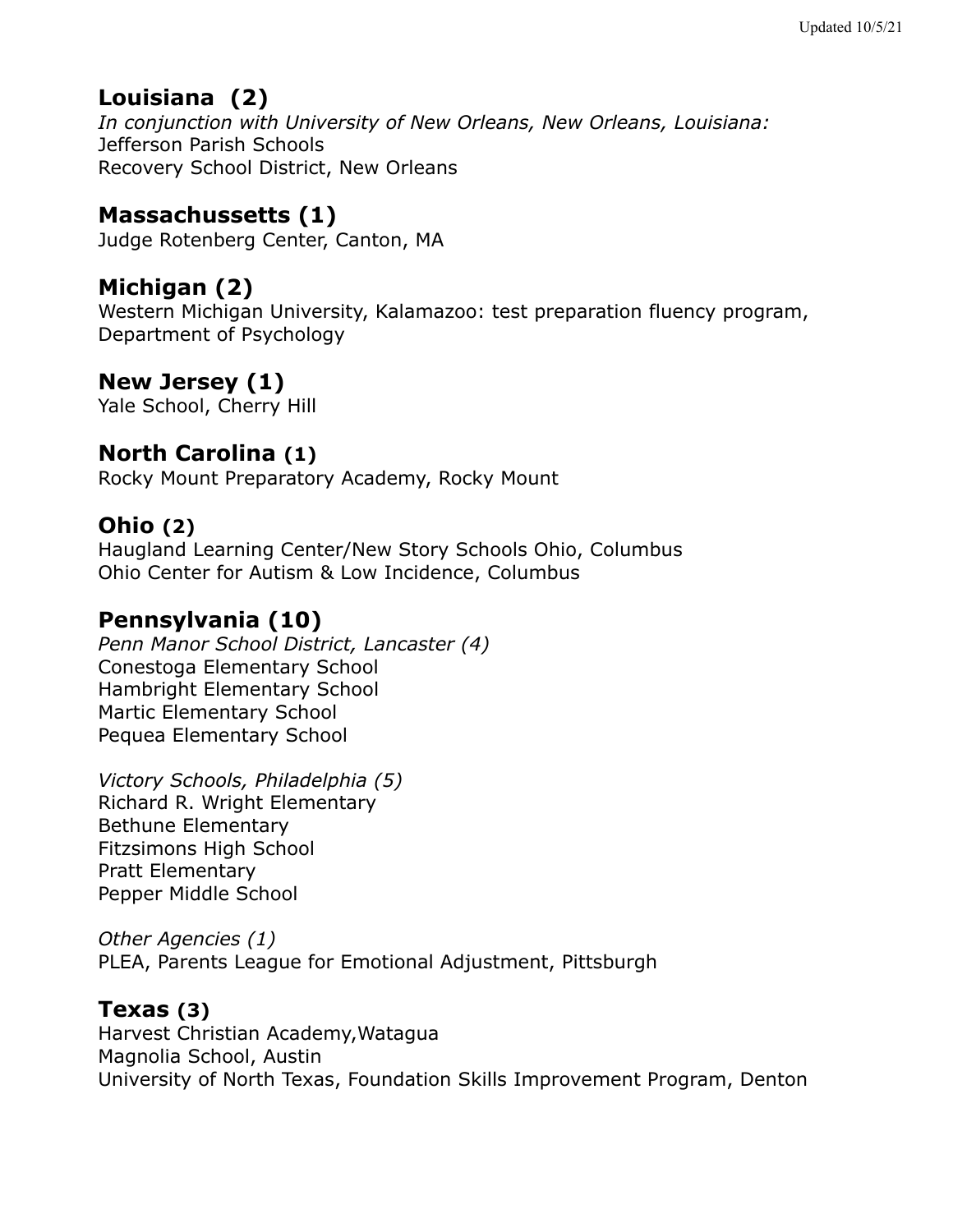### **Utah (16)**

*Cache County School District* Birch Creek School Canyon School Greenville School Heritage School Lewiston School Lincoln School Millsville School Mountainside School Nibley School North Park School Park School Providence School River Heights School Sunrise School Summit School Wellsville School

#### **Virginia (1)**

Global Behavior Therapy Associates, Fredericksburg

### **Washington (21)**

**\*Morningside Academy:** Our premier elementary and middle school demonstration site

*Seattle Public Schools (13)* Bailey Gatzert Elementary School Denny Middle School Emerson Elementary School Highland Park Elementary School John Marshall Alternative High School John Muir Elementary School Kimball Elementary School Madrona Elementary School Orca Elementary South Lake Alternative High School Thurgood Marshall Elementary School Wing Luke Elementary School Summit K-12

*Other Agencies (7)* Archdiocese of Seattle School District Blix Elementary, Tacoma Central Area Youth Association (CAYA) tutoring program, Seattle Options Middle School, Marysville